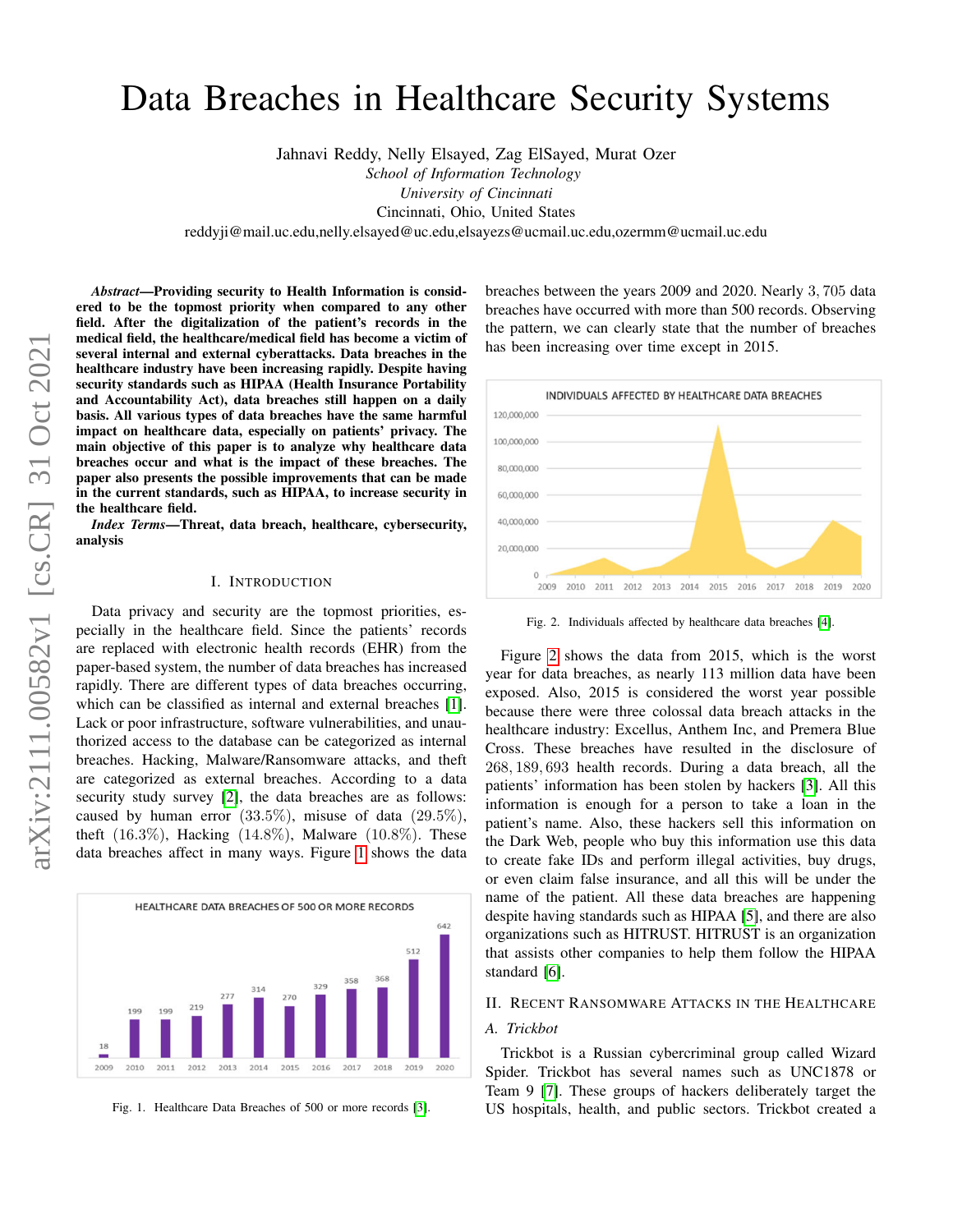tool called anchor-DNS which acts as a botnet. They provide backdoor access to infected computers and later use this backdoor as a gateway to infect other computers using the computer which is already infected with the malware. TrickBot uses four main methods to inject malware into the systems: SpearPhishing, Secondary Payload, Network Vulnerabilities, and Malvertising.

## *B. RYUK Ransomware*

RYUK ransomware is mainly used for financial gain. It is also initiated by a Russian Group that has injected ransomware in approximately 400 healthcare facilities in the US [\[8\]](#page-5-7). RYUK ranks third of all the ransomware attacks that have happened in 2020. The FBI has claimed that the victims paid approximately 61 million dollars of ransom to recover the stolen data. The RYUK Ransomware works as follows: In the first stage, it attempts to delete all the files and also the backup data. Later it will shadow copy these files and attempts to end all the security services linked with the device. In the second stage, it disables the built-in Windows Automatic Startup Repair. In the third stage, the boot status policy is changed to ignore all failures. In the last stage, a note is left on the screen telling the victim to pay a ransom amount of money to recover all the data and warns the victim not to turn off their device. The files named RyukReadMe.html or RyukReadMe.tx, which are created on the victim's desktop, contain the email address to which the ransom payment has to be sent. A similar attack has also happened in the past, "The WannaCry Virus," in 2017. Approximately 40% of the health organizations were affected [\[9\]](#page-5-8).

These ransomware can be infected to the hospitals or other medical organizations by various means. The hackers do a lot of groundwork before they perform any hack on an organization. These hacking steps are discussed in detail in the upcoming section.

# III. RECONNAISSANCE OF HOSPITAL NETWORK **OCCURRENCE**

## *A. Footprinting*

Footprinting is the first step of the hacking process. This is also called the analysis step [\[10\]](#page-5-9). Hackers learn all about the targeted hospital, including the working personnel and the computing devices used, including the WiFi, the oprtating system (OS), and the location of all the computing devices. Using all these details, hackers determine the vulnerabilities of those devices.

- 1) Scanning devices: Hackers buy the same devices from the market. These security devices come with the instruction manual where all the credentials like account name and password will be given away. Before hacking the actual devices, hackers try password cracking on these sample devices. Then, they perform several hacking attacks.
- 2) Account Harvesting Attack: This uses a computer program to gather information regarding the staff from the internet from various sources. It collects all the

information like phone numbers, email addresses, and other important stuff. Later the hacker uses data mining techniques to analyze this data.

- 3) Social-engineering attacks: This is a more detailed version of gathering information. In this attack, basically, the hacker impersonates one of the suppliers and tries to get information [\[11\]](#page-5-10). They send requests to the staff members on various social networking platforms such as LinkedIn and Facebook to get their personal information, such as birthdays. They closely monitor whom the staff members are meeting, their promotion details.
- 4) Behaviour-Monitoring Hacks: They monitor the behavior of the staff, if they are going somewhere, their activities, they try to implement shoulder surfing for the passwords, personal identification numbers (PINs), and other security codes [\[12\]](#page-5-11). Sometimes if the hacker cannot physically go to the hospitals, the hacker may install Trojan software like PlaceRaider, which can print 3D models of the targeted hospitals. PlaceRaider can be used to take photos of computer screens, protected health information (PHI), and other financial documents.
- *B. Scanning*

During Scanning hackers mostly use the "Shodan database" [\[13\]](#page-5-12) to locate the targeted hospital. If the targeted hospital is found in the Shodan database, the hackers can find the OS used by the hospital and the IP address. Other hacking tools are used like Nmap, SNORT, McAfee, Google Hacking Diggity Project, and Nessus [\[14\]](#page-5-13).

- 1) Probing Attack: Once the hacker knows which OS the organization is using, they find out the vulnerabilities in that software because of which the hospital's network is exploited [\[15\]](#page-5-14).
- 2) Enumeration: The hacker tries to access the network's config.bog file, which has all the information regarding the system's configuration such as usernames and passwords. It has access to OS accounts which are used for controlling the systems.

#### *C. Network Mapping*

This is the last step, in which the hacker already has a clear understanding of all the devices that the hospital is using, and the devices are misconfigured by the hackers so that they can closely monitor all the activities [\[16\]](#page-5-15). These devices become vulnerable and can be easily hacked using the "pivot points".

### IV. EFFECTIVENESS OF THE CURRENT APPROACHES TO DETECT MALWARE

Most healthcare organizations depend on the discovery and the detection of malware. However, detection-based approaches cannot detect all kinds of malware, like the zeroday malware or the malware hidden inside an encrypted file. Delay in discovering such malware leads to massive data breaches and cyberattacks like the WannaCry attack [\[17\]](#page-5-16). In recent studies, the research reveals that hackers use a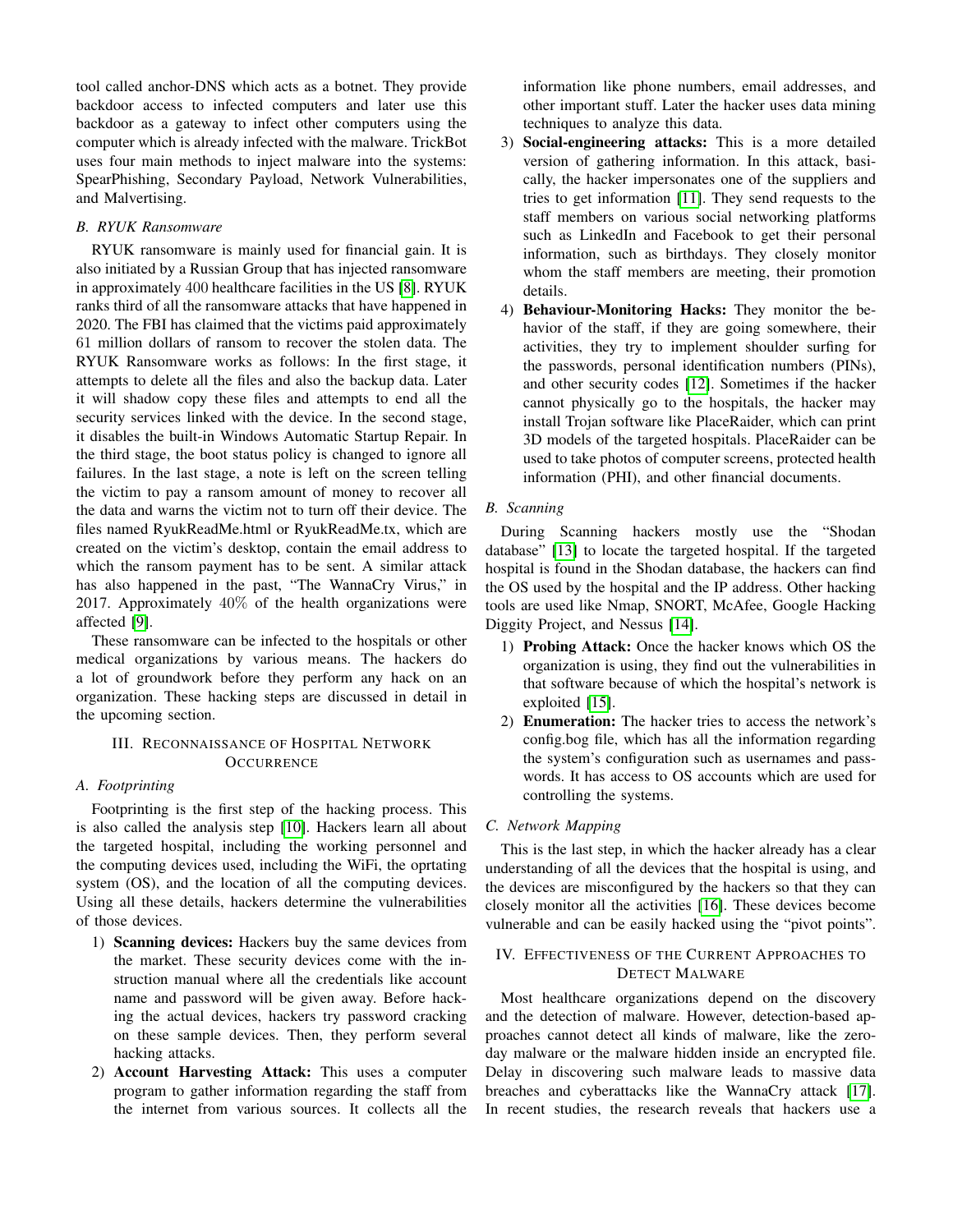separate encryption method to bypass the detection. So, once the detection fails, they have access to the web browsers of that particular organization. These web browsers are easy to access. That is why the hackers use these browsers like Edge, Firefox, Chrome as a backdoor. Even though healthcare organizations are using Multi-Factor Authentication (MFA) [\[18\]](#page-5-17) to ensure that only authorized people can have access, the data can still be hacked because the malware has already infected the organization's system through the web browser. MFA cannot protect healthcare organizations from a data breach when the breaches are caused because of insider errors [\[18\]](#page-5-17), [\[19\]](#page-5-18). Most of these threats are out of sight because they are hidden in the storage services such as Google Drive, Cloud, and Dropbox. Due to that, SSL-based threats have been increased by 260% in the year 2020, and almost two billion threats were declared against the healthcare industry.

There are ways to detect the malware or any kind of intrusion, like the intrusion detection system (IDS) and the intrusion prevention systems (IPS).

- Intrusion Detection System: The IDS provides security at the office network perimeters. A firewall provides integrated, inline security services and lock-tight security and control for each protocol traversing the office router [\[20\]](#page-6-0). It is recommended that IDS run on all office perimeter interfaces, but tuning may be required to prevent oversubscribing IDS monitoring capabilities.
- Intrusion Prevention System: The IPS acts as an inline intrusion detection sensor,watching packets and sessions as they flow through the router, then scanning each packet to match any of the IPS signatures. When it detects suspicious activity, it responds before network security can be compromised and then logs the event.

To prevent the hospitals from attacks and to prevent unauthorized access to the hospital data, all the organizations should follow a set of security standards for security.

#### V. SECURITY STANDARDS IN HEALTHCARE

## *A. HIPAA*

The Healthcare Insurance Portability and Accountability Act came into law in 1996 to make sure that the employees received the health insurance coverage [\[21\]](#page-6-1). Several changes were made in the HIPAA in the following years, which led to the HIPAA Privacy and Security rules. HIPAA has four rules [\[22\]](#page-6-2): HIPAA Privacy Rule, HIPAA Security Rule, HIPAA Breach Notification Rule, and HIPAA Enforcement Rule.

### *B. ISO 27001/ISO 27799*

ISO 27001 and ISO 27799 are the two international security standards used for the protection of sensitive information in the healthcare sector [\[23\]](#page-6-3). ISO 27001 is a security standard that establishes the information security management systems, whereas ISO 27799 provides the security controls [\[24\]](#page-6-4). It includes the list of all the potential threat which need to be addressed by the security management system [\[25\]](#page-6-5).

## *C. HITECH*

The Health Information Technology for Economic and Clinical Health Act makes it mandatory to provide the security of protected health information (PHI) as the topmost priority [\[25\]](#page-6-5). HITRUST CSF is an organization that maps all the information from different standards like ISO 27001, NIST, HIPAA, HITECH and helps the other healthcare organizations to achieve their security compliance [\[25\]](#page-6-5), [\[26\]](#page-6-6).

#### *D. NIST CSF*

The healthcare organizations are at constant threat of different cyberattacks, to address all such attacks NIST has developed a Cyber Security Framework (CSF). The NIST CSF is a structured framework which is built to perform risk analysis and to detect the emerging threats to the organization.

To reduce future breaches, the front-line workers should be able to track the devices that have sensitive data. Also, instead of storing the sensitive information in all the devices and giving everyone access, restricting the number of systems that have the sensitive information could result in less potential harm.

# VI. AN EXAMINATION OF THREATS AND ENFORCEMENT IN THE HEALTHCARE SECTOR

Because of the lack of in-depth technical requirements and specifications, HIPAA is considered inefficient and insufficient by most industry members. It has compromised most of the patient's privacy during most of the data breaches. Figure [3](#page-3-0) shows the number of healthcare data breaches of 500 of more records from 2009 to 2020. After examining the history of ransomware, the researchers have concluded that every attack that has happened is different, and the malware is evolving with time and is becoming more undetectable. Some providers warn that no matter how small the healthcare organization is, it is still prone to a cyber-security attack, and no organization is immune to these attacks. This is because these organizations follow only the essential security controls that are very easy to pass through. The last time HIPAA had any significant changes in the year 2013. Even though many attacks had occurred in the significant years, there was no attempt to change these regulations or update them, putting the patients' sensitive data at risk. HIPAA security rule allows the entities to evaluate their infrastructure and requirements and implement their specifications as required. If the organizations do not want a particular rule not to be implemented, they can justify why they do not want to implement that particular security rule. So, there is flexibility to customize their own cybersecurity implementations, resulting in data breaches by putting the health organizations at risk. HIPAA does not specify the levels of security required for the organizations. The only two rules that are mandatory in HIPAA are the emergency access procedures and standard access controls. The other security controls are addressable and are optional, like encryption. So most of the companies/organizations do not encrypt the EHR and have only a basic level of security. Therefore, proficient, skilled hackers can easily hack through the EHR, which is not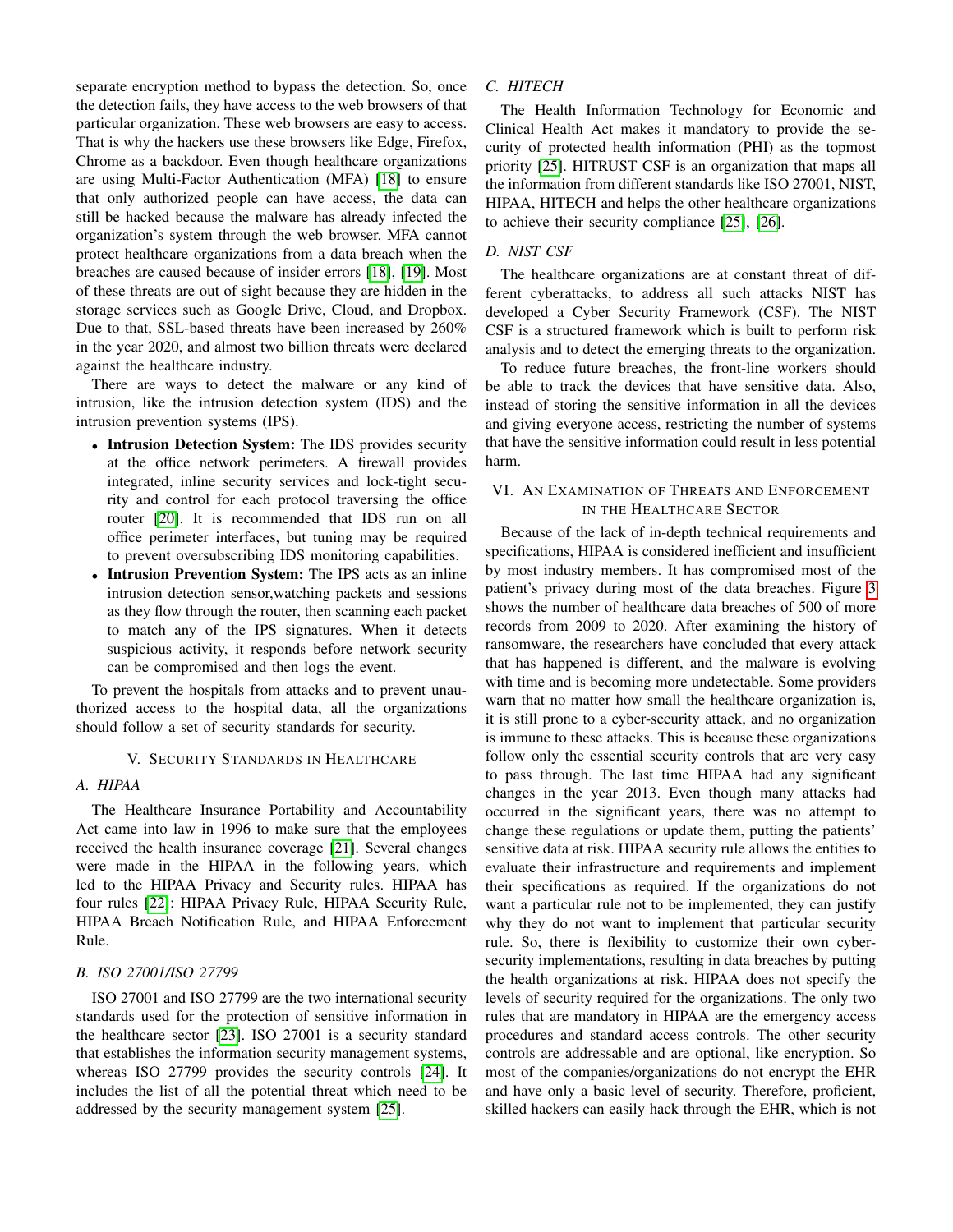encrypted. If higher security and encryption techniques are implemented, the organizations would be at less risk of being attacked.



<span id="page-3-0"></span>Fig. 3. Number of data breaches and exposed records.

#### VII. REASONS FOR FREQUENT ATTACKS

The health systems are made up of applications and products that are developed by third parties. Therefore, the products might come from different organizations, and if those thirdparty organizations are not secure enough, there is a possibility that this might affect the healthcare organization using their products. Another barrier discussed was one often seen in Healthcare Preparedness, limited funds and limited time. There are different IT solutions for each cyberattack, and each solution might come with a different cost. So, it becomes difficult for small-scale organizations to pay such a massive amount of money for security. Also, small healthcare organizations do not have an emergency security advisor in case of an attack or a data breach. It is always a secondary job for some other duty [\[27\]](#page-6-7). Due to that, many organizations have been affected in the recent times where a lot of sensitive data from the hospitals has been compromised. The top most organizations that were affected with the security attacks are listed below.

# VIII. TOP FIVE SECURITY BREACHES IN HEALTHCARE IN 2020

*1) UVM Healthcare Breach:* The University of Vermont Health Network was disrupted by a cyberattack which was done by the Russian Group of Hackers "Ryuk" [\[28\]](#page-6-8). This attack involved Ransomware [\[8\]](#page-5-7), [\[29\]](#page-6-9). The patients' data was held hostage; there was no phone call or any type of letter on how to retrieve all this data. But, an anonymous file was deposited in the system on how to contact the attackers. This attack occurred on October 28 and has lasted for almost fortytwo days. The hospital IT staff noticed abnormal activity, and shut down its online operations. They hack downed hospital phone and email networks, eliminated access to patient records and appointments, and halted access for the hospital to pay employees overtime. The revenue lost during this attack could exceed \$63 million. The attackers encrypted files and data behind "virtually all" of the UVM Medical Center's servers — about 1,300 in total — and deposited malware onto more than 5,000 computers and laptops. After three days after the

attack has happened, the IT staff were able to access only the read-only files like medical records, meaning that nurses and doctors can view patients' medical histories, prescriptions, and past appointments.

*2) Trinity Healthcare Breach:* The Trinity Healthcare Breach has affected nearly 3, 320, 726 individuals. On July 16th 2020, Blackbaud informed Trinity Health that a cyberattack involving ransomware occurred, which has impacted donor database backup files maintained by Blackbaud, including Trinity Health's donor database. When Blackbaud was notified regarding the attack on Trinity Health, they conducted a self-investigation to check if any sensitive information was compromised. After the investigation, there was some information like donor's details like name, address, phone number, email address, most recent donation date, age, date of birth, dates of service which might have been compromised. Most of the files, such as the social security number (SSN) and other confidential details, were encrypted; hence the cybercriminals could not access this data. This database which was leaked, was from the year 2000 to 2020. This attack was reported to have occurred between April  $18<sup>th</sup>$ , 2020 - May  $16<sup>th</sup>$  2020. The Blackbaud took immediate steps to stop the cyberattack by locking out the cybercriminals as soon as they were notified about the attack [\[30\]](#page-6-10).

*3) Magellan Healthcare Breach (Phoenix):* During the Magellan Health (Phoenix) data breach, nearly 1, 013, 956 individuals were affected. This attack was discovered on April  $11<sup>th</sup>$ . The hacker was able to crack into the IT systems database through a phishing email sent to a company impersonating a client. This email was sent on April  $5^{th}$ . The hacker could access the whole database of the individual's sensitive personal information. The incident was immediately reported to the law enforcement authorities, including the FBI. The Fortune 500 company has given a statement saying that it has increased its security protocols after the breach [\[31\]](#page-6-11).

*4) Health Share of Oregon Breach (Portland):* During the Health Share of Oregon attack, nearly 654, 362 individuals were affected. This attack happened on November  $18^{th}$  when one of the laptops was stolen from the external vendor's office, i.e., Gridwork. This company provides non-emergency transportation for the Health Share of Oregon. The laptop was stolen on November  $18^{th}$ , but the healthcare organization was not informed until January. The laptop contained the information of the patient's name, address, phone numbers, date of birth, and SSN. However, the patient's health history was not there on the stolen laptop. As compensation, the company has given the clients(whose data has been compromised) free credit monitoring for a year [\[32\]](#page-6-12).

*5) Florida Orthopaedic Institute Data Breach (Tampa):* During the Florida Orthopaedic breach, which occurred around April,  $9^{th}$ , nearly 640, 000 individuals were affected, making this the second-largest healthcare data breach in the year 2020 [\[33\]](#page-6-13). The server was attacked, the organization has encrypted the patient's data. After further investigation, it came to notice that all the data was stolen prior to the encryption. The data which was compromised contains social security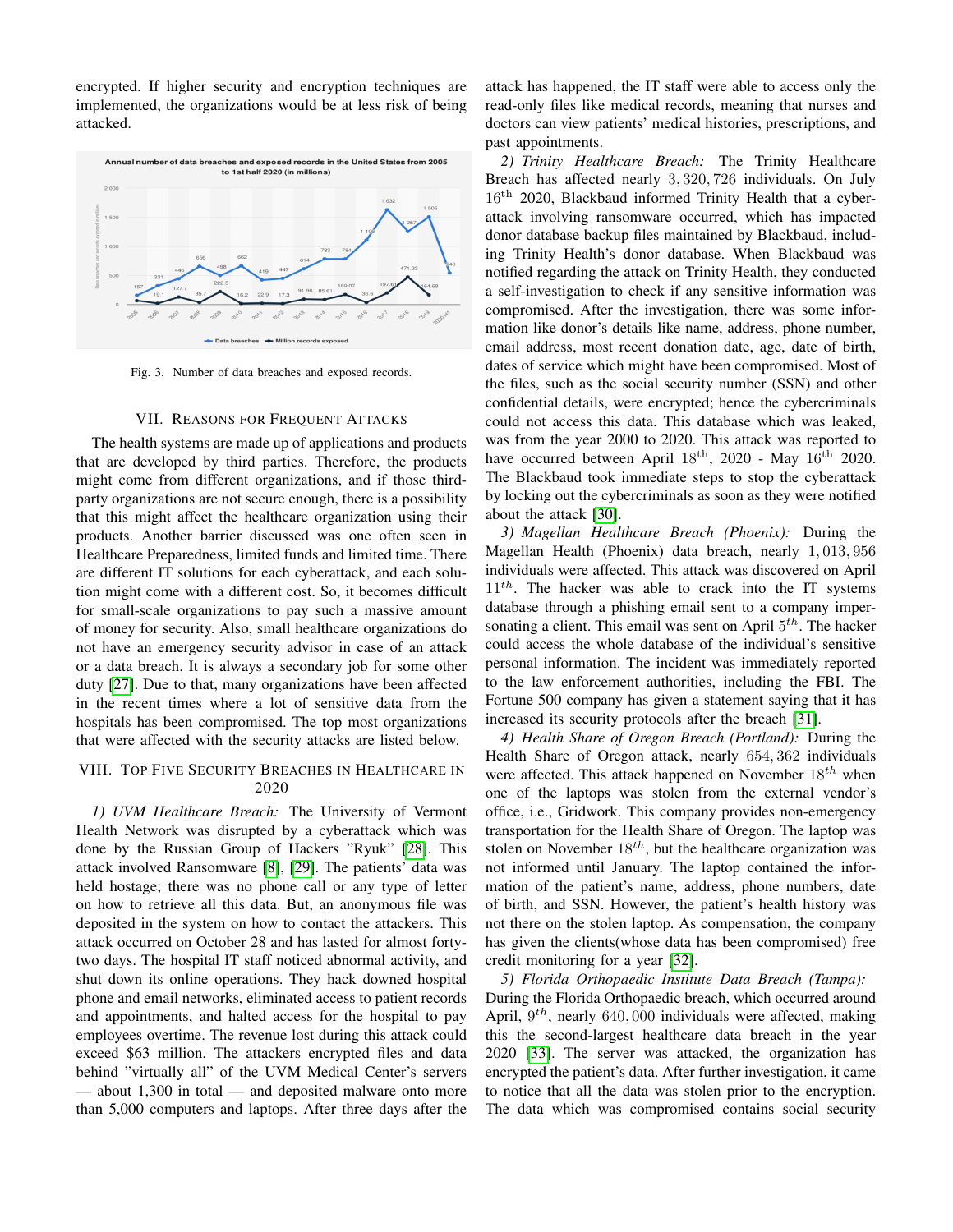numbers, patients name, phone numbers, address, appointment timings, insurance plans, diagnosis codes, payment amount. Florida Orthopaedic Institute is unaware if any of this data was misused [\[34\]](#page-6-14). The reason for these attacks are still unidentified in some cases. According to the cyber security analysts, these attacks has been classified into various categories according to the threat level [\[33\]](#page-6-13).

#### IX. DIFFERENT TYPES OF THREAT LEVELS OF AN ATTACK

The highest risks and the percentage by which these healthcare organisations are affected [\[35\]](#page-6-15):

- Malicious network traffic: 72%
- Phishing:  $56%$
- Vulnerable OS (high risk): 48%
- Man-in-the-middle attack: 16%
- Malware: 8%

The medium risks and the percentage by which these healthcare organisations are affected [\[35\]](#page-6-15):

- Configuration vulnerabilities: 60%
- Risky hot spots: 56%
- Vulnerable OS (all): 56%
- Sideloaded applications: 24%
- Unwanted or vulnerable application: 24%
- Cryptojacking: 16%
- Third-party app stores installed: 16%

Wireless LAN (WLAN) implementations integrated with a wired network often are installed in hospital facilities, in large organizations down to the individual practice level, and in teaching and research hospitals [\[36\]](#page-6-16). These systems are required to remain highly available as part of mission and lifecritical systems and applications. They provide a high level of security, including interference notification and detection of rogue access points. Inspite of providing high level of security, they are not fully secure, there are two types of attacks.

## *A. WLAN attacks*

The WLAN attacks can be categorized as follows [\[37\]](#page-6-17):

- Passive Attacks: In the passive attacks, the hacker may analyze the WLAN packet traffic and capture the transmission methods. He gains an unauthorized user access to the network, but no modifications are made to the network
- Active Attacks: In the active WLAN attack, the hacker gains unauthorized access to the networks and he might modify the network by different methods like man-inthe middle attack, DoS, session hijacking. To prevent these attacks, they must follow the improved WLAN authentications and improved encryption methods which are discussed in the further sections.

# X. SOLUTIONS FOR THE DATA BREACHES

#### *A. Autonomic Computing*

Autonomic computing is the ability to automatically adapt to the different technologies to detect anomalies in the network and to resolve the difficulties. Automatic Computing technology enables Distributed Systems to strategically learn

novel attack patterns which help in changing and evolving the response evaluation algorithms which in turn will help in detecting zero-day attacks.Every autonomic computing system must contain eight key factors.

- 1) Self Awareness: The computing system should be aware of itself and in which state it is and it's behaviour.
- 2) Self-configuration: The computing system should be able to configure and reconfigure itself.
- 3) Self-optimization: To enhance its operation, the computing system should be able to continuously optimize.
- 4) Self-healing: Whenever a failure occurs in the computing system, the system should be able to recover itself from the failures.
- 5) Self-Protection: The system should be able to proactively detect any kind of cyberattacks and protect itself from those attacks.
- 6) Context awareness: The computing system should be aware of its environment and act accordingly.
- 7) Open environment: The system should function within its own environment and adapt to any kind of changes in the environment.
- 8) Estimated resource allocation: The computing system should identify what kind of resources the system needs and optimize the resources.

## *B. Autonomic Security Management Framework (ASMF)*

This security framework contains Risk Assessment, Intrusion Detection, Intrusion Estimation, and Intrusion Response Module (REDR) [\[38\]](#page-6-18), [\[39\]](#page-6-19). Figure [4](#page-4-0) shows the autonomic security management framework diagram. This framework follows the guidelines of NIST and HITRUST.This can be an added advantage because of the less intervention of the humans.



<span id="page-4-0"></span>Fig. 4. Autonomic Security Management Framework

## Working of Each Module:

- 1) Risk Assessment: This is the first step in the REDR module, this helps in assessing its risk offline and helps the organization to determine the risk of an attack and the impact of the attack on the organization. This module is divided into two components which are Identifying threats and vulnerabilities and characterizing systems.
- 2) Intrusion Estimation: System sensors are monitoring the selected features continuously. Upcoming attacks are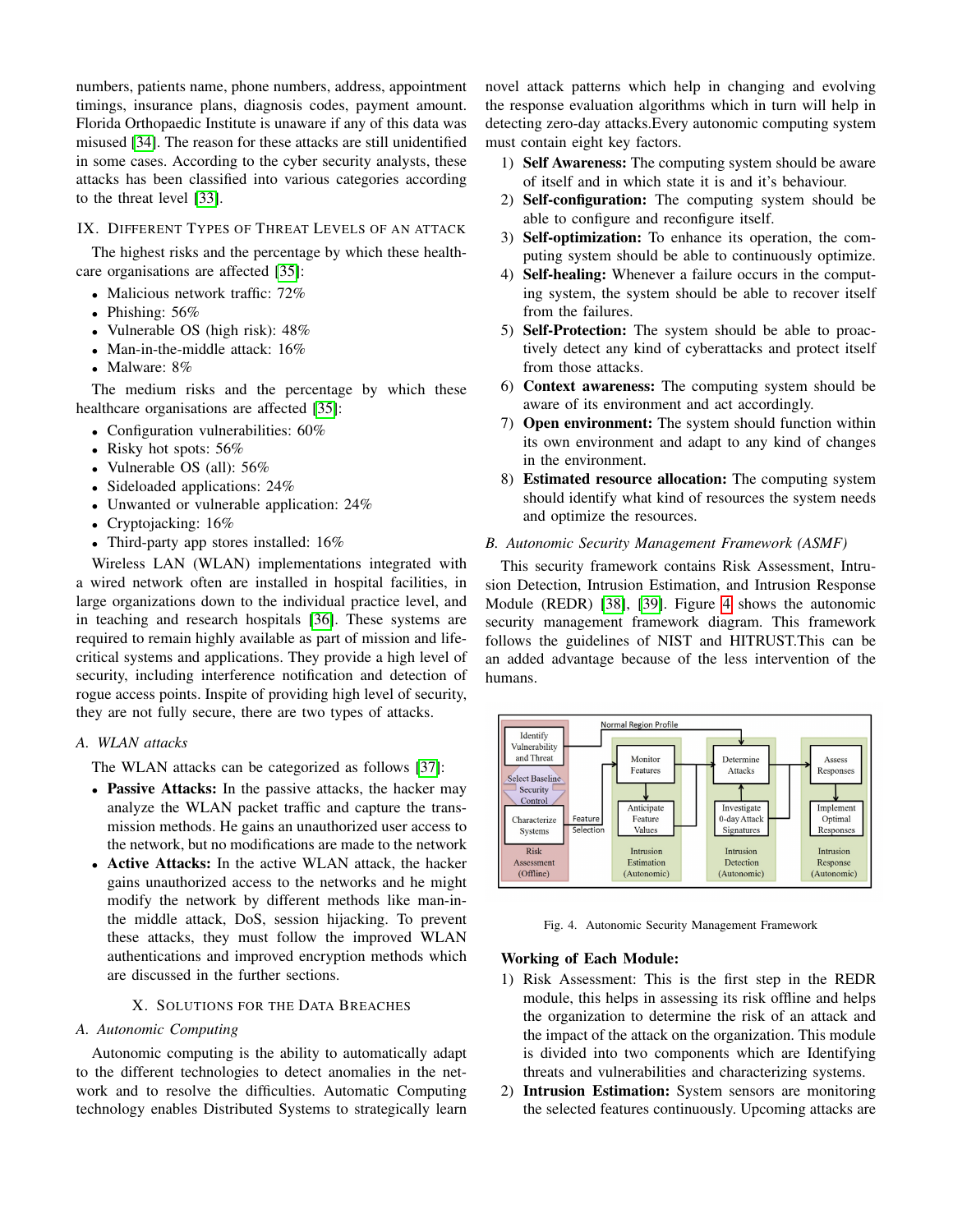anticipated by comparing the normal region and with the output of the system model. Early warnings are sent to the controller and appropriate control mechanisms are executed to neutralize the attacks.

- 3) Intrusion Detection: Intrusion detection system is a real time monitoring event, where the system detects any abnormality in the system behaviour. This anomaly detection technique which compares the real-time system performance helps to detect unknown attacks
- 4) Intrusion Response: The IRS (Intrusion Response System) enables the self protecting system to mitigate the system and regulate the system back to normal. This IRS is again divided into two types, static type and dynamic type.After the self-protecting systems perform the steps,in feedback control theory sensors are used to check if the selected features are monitored continuously. This will help to see if the system has actually returned to its normal running behaviour. If any abnormal behaviour is detected, the self-protection process mentioned will repeat itself.

# XI. POTENTIAL SOLUTIONS TO REDUCE HEALTHCARE DATA BREACHES

*1) Training and Educating the Employees:* One of the main reasons why a lot of data breaches happen in healthcare is because of a lack of training and employee education in privacy and security. Cyber attacks can be stopped/reduced by educating the employees. In this way, the health organizations can stay compliant with HIPAA and HITECH regulations. This training can create awareness about different phishing attacks and security risks to the employees. There are different training programs offered like SecurityIQ [\[40\]](#page-6-20), AwareEd [\[41\]](#page-6-21), PhishSIM [\[42\]](#page-6-22). These are the platforms where it allows the employees to learn through hands-on learning, a phishing simulator.

*2) Implementation of Incident Response Plan:* There are six phases in IRP, they are:

- Preparation: In this phase, the IRP is going to prepare on how to handle a data breach in case it occurs.
- **Identification:** In this phase, the IRP is going to help in identifying the data breach and to identify if it is actually a threat or just a false alarm
- Containment: In this phase, It disconnects the affected system with all the other networks and thus helping in minimizing the damage of the breach.
- Eradication: In this phase, all the affected systems are removed and are replaced with the new ones.
- Recovery: In this phase, after making sure that the affected systems are no longer a threat, they are put back into the network.
- Lessons Learned: This is the final phase where all the documentation regarding the incident is done, and analysis of the report is done to make sure that this type of breach does not occur again.

#### XII. CONCLUSION

Data Breaches are on the rise in the health sector, and they keep increasing every year. Data breaches are highest in the health sector because of the high value of the Protected Health Information (PHI) on the dark web and the illegal black market. This paper aims to study the reason for the recent data breaches and investigate the possible methodologies to improve the healthcare system's security and prevent it from future data breaches. These data breaches happen for various reasons such as phishing, DoS attacks, and sometimes due to the system's human factor. These data breaches can affect the organization in many ways. Therefore, these cyberattacks can be minimized up to an extent by educating the employees and implementing the Incident Response Plan.

#### **REFERENCES**

- <span id="page-5-0"></span>[1] M. Eling and N. Loperfido, "Data breaches: Goodness of fit, pricing, and risk measurement," *Insurance: mathematics and economics*, vol. 75, pp. 126–136, 2017.
- <span id="page-5-1"></span>[2] A. H. Seh, M. Zarour, M. Alenezi, A. K. Sarkar, A. Agrawal, R. Kumar, and R. Ahmad Khan, "Healthcare data breaches: Insights and implications," in *Healthcare*, vol. 8, p. 133, Multidisciplinary Digital Publishing Institute, 2020.
- <span id="page-5-2"></span>[3] M. Puppala, T. He, X. Yu, S. Chen, R. Ogunti, and S. T. C. Wong, "Data security and privacy management in healthcare applications and clinical data warehouse environment," 2016.
- <span id="page-5-3"></span>[4] S. Alder, "Healthcare Data Breach Statistics." [https://www.hipaajournal.](https://www.hipaajournal.com/healthcare-data-breach-statistics/) [com/healthcare-data-breach-statistics/,](https://www.hipaajournal.com/healthcare-data-breach-statistics/) 2021.
- <span id="page-5-4"></span>[5] K. J. Nahra, "Hipaa security enforcement is here," *IEEE Security Privacy*, vol. 6, no. 6, pp. 70–72, 2008.
- <span id="page-5-5"></span>[6] A. H. Seh, M. Zarour, M. Alenezi, A. K. Sarkar, A. Agrawal, R. Kumar, and R. Ahmad Khan, "Healthcare Data Breaches: Insights and Implications," *Healthcare*, vol. 8, no. 2, p. 133, 2020.
- <span id="page-5-6"></span>[7] R. Celik and A. Gezer, "Behavioral analysis of Trickbot banking trojan with its new tricks," *Int. J. Technol. Eng. Stud*, vol. 5, pp. 95–105, 2019.
- <span id="page-5-7"></span>[8] N. A. Hassan, "Ransomware families," in *Ransomware Revealed*, pp. 47–68, Springer, 2019.
- <span id="page-5-8"></span>[9] J. M. Ehrenfeld, "Wannacry, cybersecurity and health information technology: A time to act," *Journal of medical systems*, vol. 41, no. 7, p. 104, 2017.
- <span id="page-5-9"></span>[10] Y. Levy and R. Gafni, "Introducing the concept of cybersecurity footprint," *Information and Computer Security*, 2021.
- <span id="page-5-10"></span>[11] K. Krombholz, H. Hobel, M. Huber, and E. Weippl, "Advanced social engineering attacks," *Journal of Information Security and applications*, vol. 22, pp. 113–122, 2015.
- <span id="page-5-11"></span>[12] F. Spagnoli, S. van der Graaf, and A. Smets, "Behaviour monitoring in context: a methodology for measuring the impact of the human factor on smart cities big data and technologies," *Measuring Behavior 2018*.
- <span id="page-5-12"></span>[13] "Shohan database." [https://www.shodan.io/,](https://www.shodan.io/) 2020.
- <span id="page-5-13"></span>[14] R. J. Barnett and B. Irwin, "Towards a taxonomy of network scanning techniques," in *Proceedings of the 2008 annual research conference of the South African Institute of Computer Scientists and Information Technologists on IT research in developing countries: riding the wave of technology*, pp. 1–7, 2008.
- <span id="page-5-14"></span>[15] H. Handschuh, P. Paillier, and J. Stern, "Probing attacks on tamperresistant devices," in *International Workshop on Cryptographic Hardware and Embedded Systems*, pp. 303–315, Springer, 1999.
- <span id="page-5-15"></span>[16] F. Papadopoulos, C. Psomas, and D. Krioukov, "Network mapping by replaying hyperbolic growth," *IEEE/ACM Transactions on Networking*, vol. 23, no. 1, pp. 198–211, 2014.
- <span id="page-5-16"></span>[17] S. Mohurle and M. Patil, "A brief study of wannacry threat: Ransomware attack 2017," *International Journal of Advanced Research in Computer Science*, vol. 8, no. 5, pp. 1938–1940, 2017.
- <span id="page-5-17"></span>[18] A. Ometov, S. Bezzateev, N. Mäkitalo, S. Andreev, T. Mikkonen, and Y. Koucheryavy, "Multi-factor authentication: A survey," *Cryptography*, vol. 2, no. 1, p. 1, 2018.
- <span id="page-5-18"></span>[19] S. Das, B. Wang, A. Kim, and L. J. Camp, "Mfa is a necessary chore!: exploring user mental models of multi-factor authentication technologies," 2020.